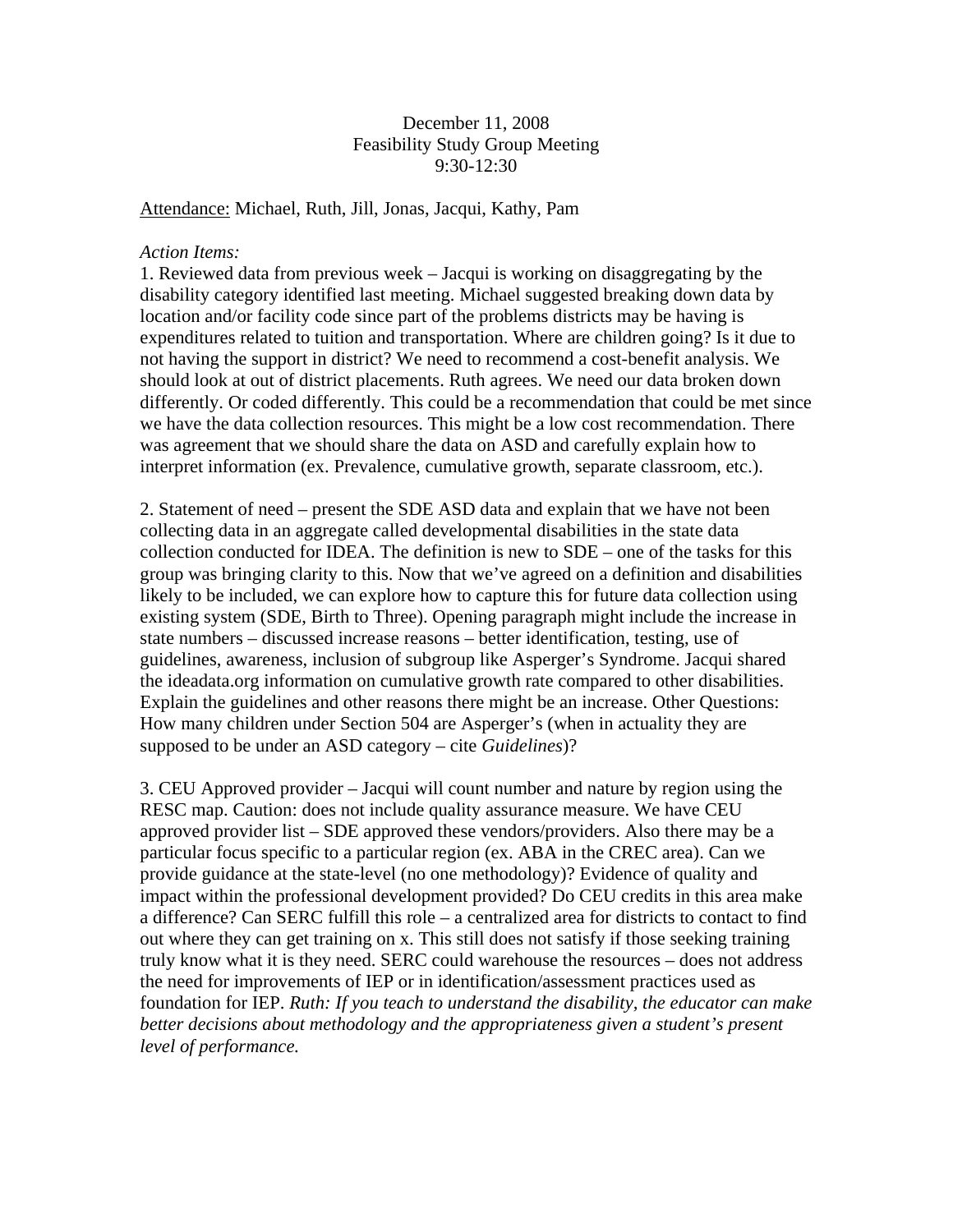4. Training need – district-level training in making eligibility decisions – look at assessment items on survey. Is there a case? Is this a need in higher education? Who gets the training – need is for conducting a thorough evaluation which will/should drive the methodology? Parents and districts have different opinions as evidenced by the survey and themes from public meeting. Referral and identification – is the system in CT appropriate? Discussed New York system.

5. Keep in mind agencies and organizations which are obligated to address areas of concern and uphold federal and state requirements- SDE has the responsibility in partnership with IHE to regulate some of these areas. Should all CEU's awarded in this area be developed and regulated at the university level? This may involve Bureau of Educator Prep in partnership with IHE. The shift may be the role of IHE. The IHE organizations provide a broader view of practices and methodologies as opposed to approach-specific offerings by RESCs and others.

6. Michael's analysis – nothing new with refined analyses…which is good! We've been on the correct course with our interpretations. Michael looked at response patterns and differences among respondents for statistical significance. Professionals responded the same way. Parents responded the same way. Birth to Three/Early Childhood respondents were very different compared to school personnel. The major findings were the differences between parents and professionals – parents rated items as higher in both need and priority compared to other school personnel. Issue with survey that needs to be addressed as a limitation– ASD/DD…ASD is a DD. We can't make a clean comparison between the two due to sample size, but we also agreed there were respondents who may have still been unclear on what we were asking for under DD. Formatting recommendation – beginning with the biggest or most significant issue (pg. 7 - 12) Michael's handout. Then going back to pages 1-6 and addressing other findings. Theme of report – what we know, what we learned, and where we should go.

7. Preliminary higher ed survey findings – IHE has capacity to support in-service trainings in these areas.

8. Recommendations: An autism training and research center is still the major overarching recommendation – a center providing training and support for the implementation of research-based curriculum methods as well as engaging in consultation and evaluation with districts and programs serving children and youth with ASD. This center can be the hub for coordinating District/RESC-based assistance; consulting with teacher prep programs in special education on emphasizing support for students with autism; supporting federal/state compliance efforts with SDE (certification/CEU/special education); disseminating information regarding resources and opportunities to families, districts, programs; partnering with agencies and organizations to develop and/or enhance trainings and programs for broader communities. We need to make sure all needs align with the purpose of this center.